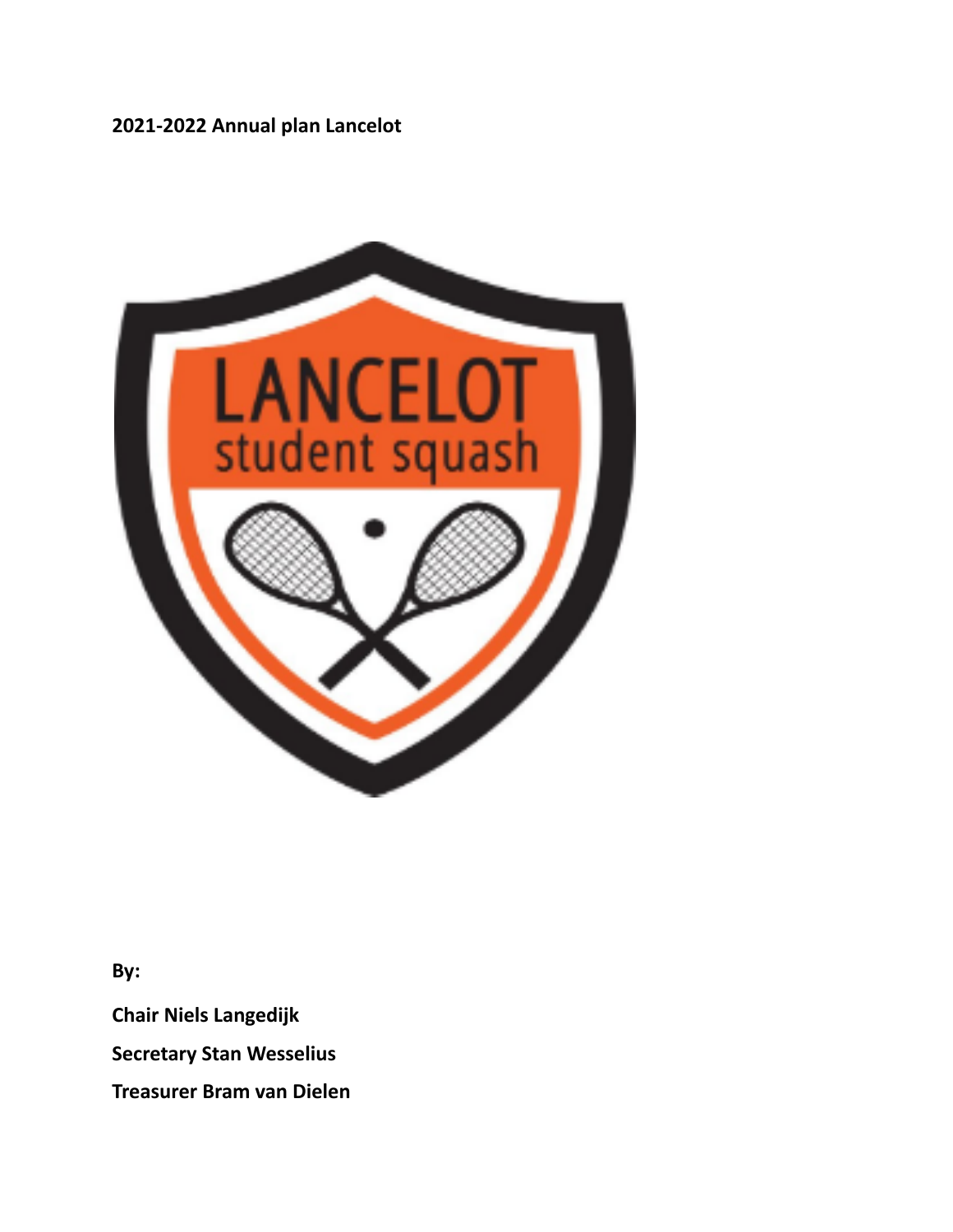The annual plan will build on the five year horizon, previous annual plans, and prospected circumstances impacting the year to come. The annual plan requires an overview of the situation of the association, an overarching theme, and subsequent S.M.A.R.T. goals. The acronym stands for Specific, Measurable, Attainable, Realistic and Time-bound. The overview and theme are there to guide readers through the thought process of the board. The S.M.A.R.T. goals are there to make evaluation of the board's decisions possible.

## **Overarching theme**

The overarching theme will be "building a sustainable foundation". This board is different from other boards in the sense that every member invites the challenge of building an association back up after it has been completely leveled. We recognize that most board members in the sports associations contribute their time and effort to keep the association running. We are here to help the association back up, teach it how to walk again, and ultimately pass the baton to a new board that will be able to run it.

## **Current situation**

The basis of the annual plan of the 2021-2022 season lies in growth and sustainability. The student squash association Lancelot has been dormant for a little over two years before being revived by the 2021-2022 board. To benefit from a squash association, two aspects need to be covered properly: members now and members in the future. Therefore, the board will use a combination of growth and sustainability as a starting point for the most immediate plans. We aim to establish a foundation for the association that will function as a low threshold for members to take the mantle in the upcoming years. The growth of the association will be a controlled growth to prevent it from falling under the pressure of its size. The plans for the association will be formed around several central concepts: visibility and information supply; transferability of responsibilities; structure of the association; network of relationships; offering.

### **Visibility and information supply**

An association can only attract its potential members if these potential members know of its existence. Promotion posters of the association had been left on the walls in the hallway of the squash courts, while every interested party would meet no one at the other end of the mentioned contact numbers/emails. This is ofcourse unacceptable. Whilst the practical damage might be minimal, our goal is to assure that these events do not repeat themselves in the future. To inform potential members and all associated parties involved, promotion is key. The 2021 board organised a promo event at the introduction weeks of TOP and Purple. A promotional event that will be repeated around February of 2022. Throughout the year, promotion will be done via flyers, posters and business cards. These different methods aim to put the name of Lancelot and its active status back on the minds of students in Tilburg. Lancelot's social media accounts have been revived to this end. The 2021 board uses the Facebook page the old association had started years ago (before its dormancy). Facebook will be used this year to communicate events which will be the status quo until at least the end of the year. However, the means of Facebook might be replaced by an association website and Instagram page to meet the same end later on. A website will function better as an information hub than Facebook as it provides more oversight. An Instagram page could then be an additional tool to promote the events organized by the association as well as events created by other associations. WhatsApp will be used for interaction between the members, formally through an announcements chat and informally through a members' group chat. E-mail will be the main method to contact the association if one is not part of the association.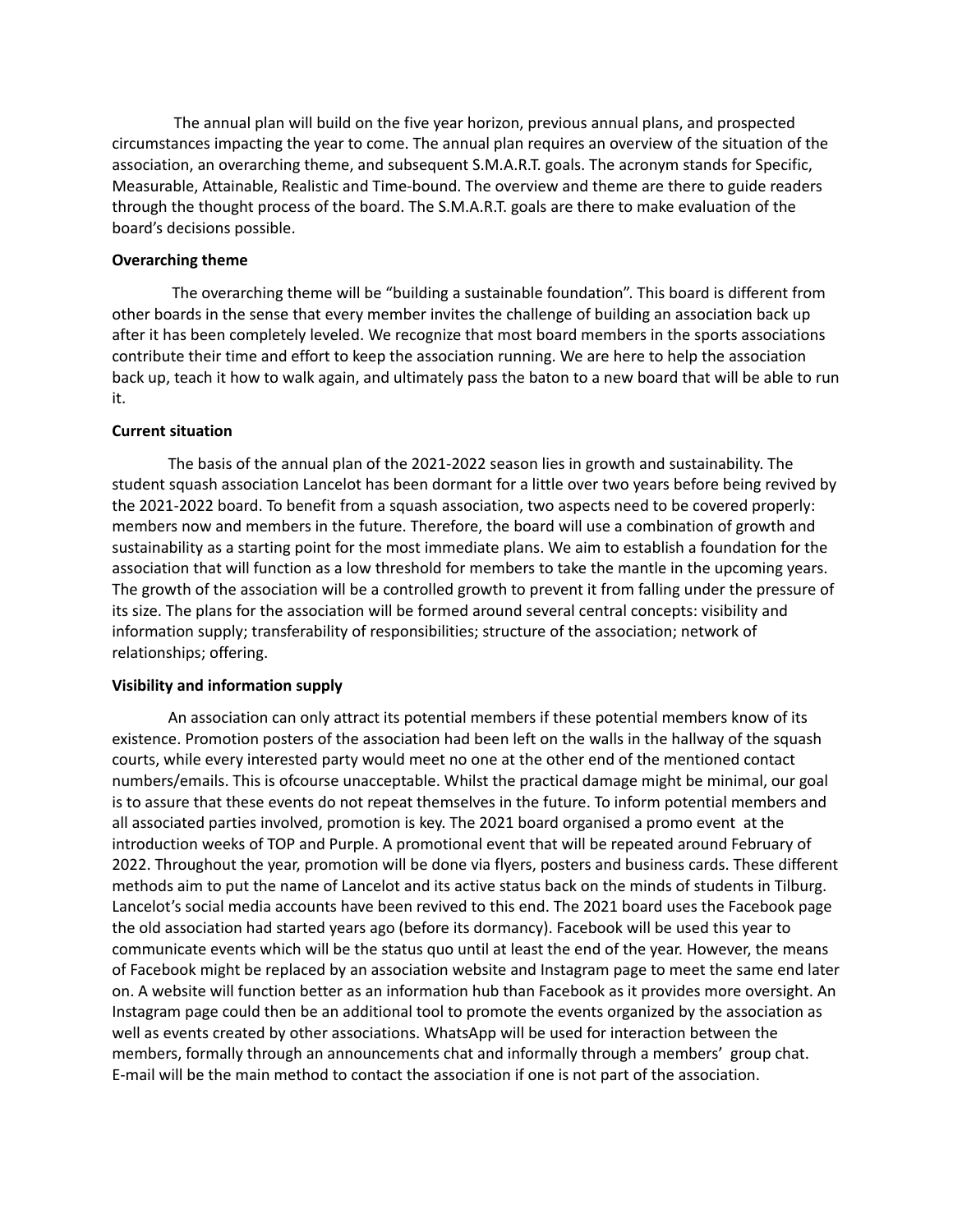The growth of the visibility through promotion and platforms need to be combined with its sustainability. Policy making, protocols and templates will help standardize and even automatize promotion and platforms for future governing bodies. Examples are email templates, event promotion protocols and social media plans for periods or even the whole season. Documentation of these policies, protocols and templates are essential to attracting new board members, and to a smooth transfer of the responsibilities of the old board to the new board.

#### **Transferability of responsibilities**

To find new board members for a student sports association seems to be a pretty tall task. No matter the size of the association or the sport it represents, all seem to struggle to find their next in line. This board took up the challenge of breathing new life into an association, but it will do so, in this team, for one year. At the end of the season the reins need to be passed on to the next visionaries to facilitate squash for student athletes at the sports center. To make a board year more attractive, this board will aim to write policy plans that facilitate the daily tasks of the upcoming boards. It is our aim that the association will be able to exist if there are students in charge that merely execute the plans we lay as the groundwork. The candidates for the new board need to be informed about the job descriptions that come with the positions. In addition, they need to know how to apply for a board position and eventually take over that board position. All of this will be documented by this board to make that transition go as smoothly as possible.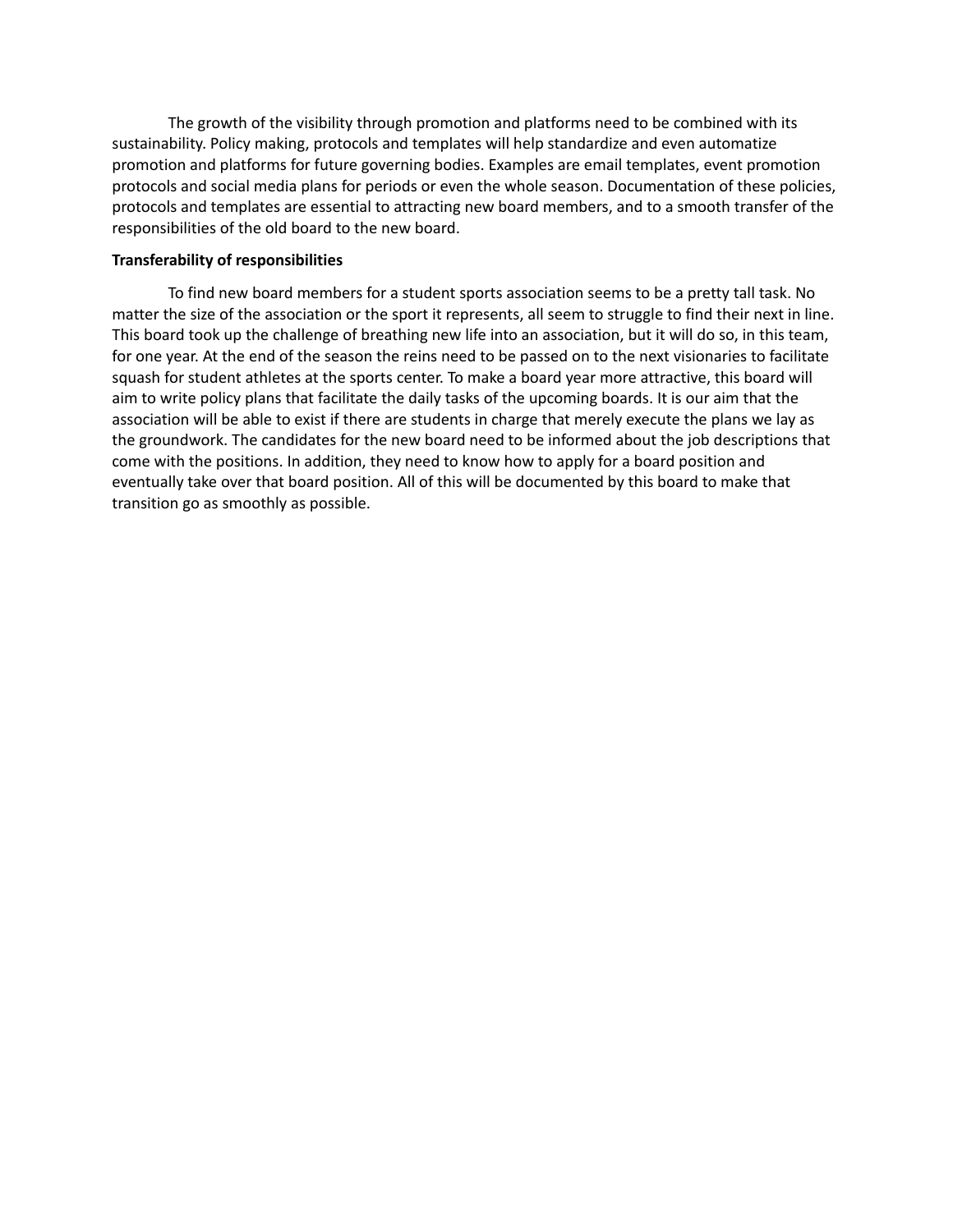### **Structure of the association**

The structure of the board is a simple one at the beginning of the year. The only difference in members is the three board members and the rest of the members.



As the association grows, the board aims to engage its members to participate. To create the need for the association to exist, you need to create involvement among the members in that association. The next step in the structure would be to make an activities committee. The activities committee would house the members who want to use and develop their skills for the benefit of the association and themselves simultaneously.



One step further would be to divide the activities committee into separate, distinct committees that benefit the impact of the association. The board reckons that a sports committee involved with all squash related events, an activities committee involved with all social events, and a promotion committee involved with all promotional activities function as a good basis directly under the board. If this structure is made possible by the members and the board, other, more specialized committees could be introduced further down the line. Examples are competition committee, trip committee and sponsor committee.

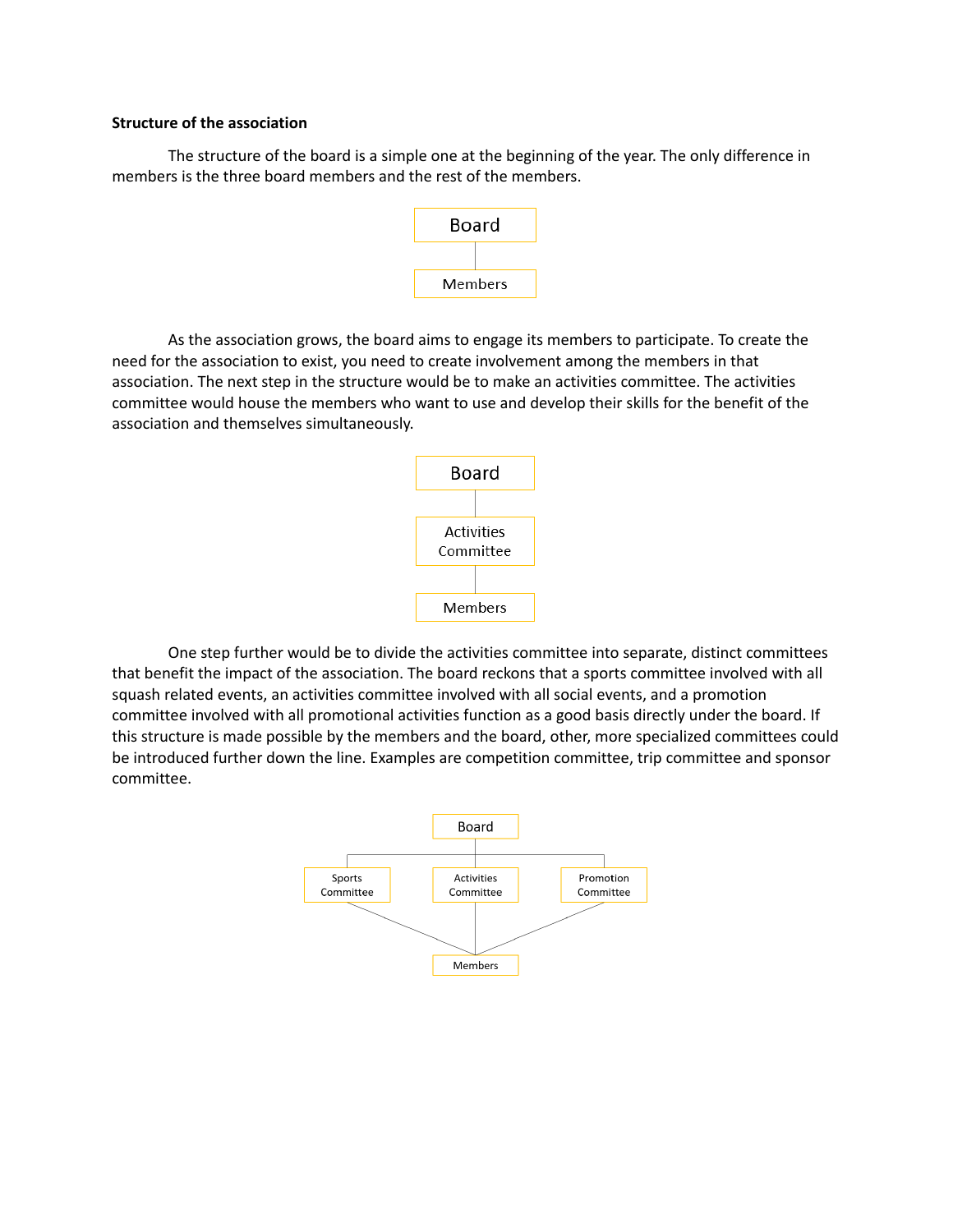The structure should always help to accomplish the goals of the association in some way or the other. Lines of communication in the association after committees are created need to be documented and communicated to the members and non-members interested in the activities and events of the association.

## **Network of relationships**

Relationships of the association are key to its survival and realisation of potential. The association is closely connected to Tilburg University, the sports center (SC) and FOSST. Efforts are made to establish and maintain relationships with other sports associations. The board will aim to add sponsor relationships to this network as the year progresses. To play squash competitively around the Netherlands, relationships with Squash Bond Nederland (SBN) and other student squash associations will be of great benefit to the association. In addition to these inter-organisational ties, the board aims to facilitate intra-organisational relationships as well. The board examines potential members before they enter the association as members to realise an open, supportive and engaging culture for the association to build on. Club nights and social media are being used for bonding and bridging and will be backed up in their efforts by future events and activities.

## **Offering**

The association offers (at least) one club night every week of the season excluding christmas holidays. During the club nights, members play squash and its playful derivatives, after which there will usually be drinks at a bar. There will be several tournaments organised throughout the year. These tournaments will be open for either athletes with a sports center membership or for everyone who is willing to pay the admission's fee. There will be clinics to improve the squash skills of the members of the association and perhaps for athletes not part of the association. Internal competition will be organised in cooperation with the sports center, and, if there is enough demand, external competition will be entered in the second half of the season. The association will also organise social events for its members. Some of these events will be in cooperation with other associations.